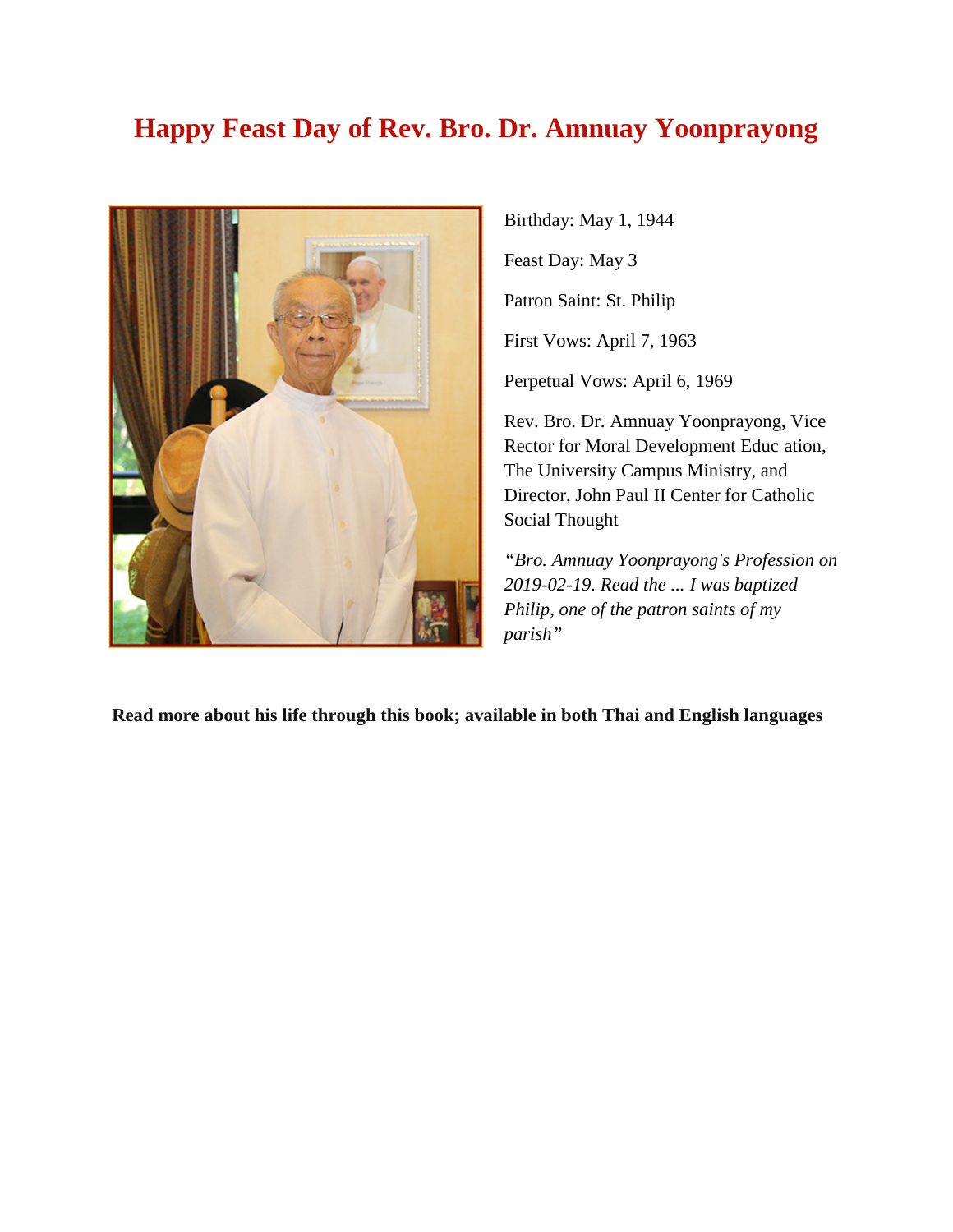

### **Read more Bro. Amnuay's works:**

*"I am writing articles, reflections, and Bible Dictionary-all in Thai for the Catholics in general. They may be useful for the Montfortian associates. Please get the contents from the attached file and disseminate them on your website."*

## 1. *<sup>40</sup>เปาโลผ้ปลดทาสให้เป็ นไท ู <sup>40</sup>*

*ปัจจุบันยังมีทาสทั่วโลกประมาณ* 27 *ล้านคน การค้ามนุษย์มีเงินหมุนเวียนราว* 32,000 *ล้านบาท ทาสในยุคเราเกิด จากความโลภ ความกลัวและการมองข้ามคุณค่าชีวิต เป็ นปัญหาใหญ่ที่เราต้องเผชิญและต้องแก้อย่างเอาจริงเอาจัง แต่ ท่าทีของเปาโลใน* 1*ทธ* 6.1 "*ทุกคนที่เป็ นทาสต้องคิดว่านายของตนควรได้รับเกียรติทุกอย่าง เพื่อพระนามของพระ เจ้าและคําสอนของเราจะไม่ถูกกล่าวหาในทางที่เสื่อมเสีย"ดูเหมือนว่าท่านไม่ประนามการเป็ นทาส ตรงกันข้ามกับ แนะนําคริสตชนที่เป็ นทาสให้ยกย่องนายตนที่เป็ นคนต่างศาสนา*[…Read more](https://www.montfortian.com/nok20-7.asp)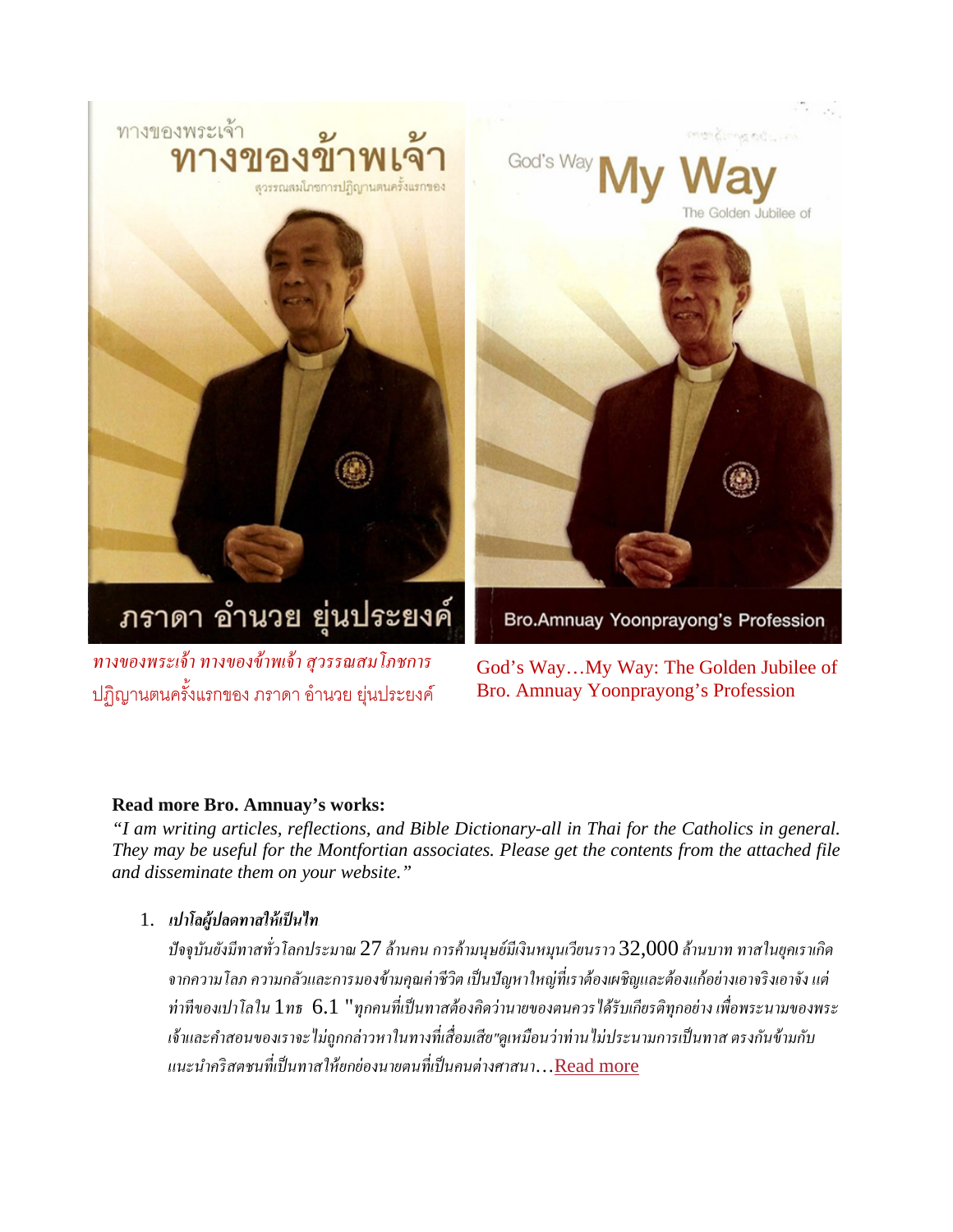## 2. *ย้*อนดูบทจดหมายฟีเลโมน

*ฟิ เลโมนเป็ นคนมีฐานะกลับใจเชื่อในพระเยซูเจ้าช่วงที่เปาโลไปเทศน์สอนที่โคโลสี โอเนสิมัสซึ่งเป็ นทาสของท่านได้ หนีไป แล้วได้ไปพบเปาโล ประทับใจในคําพูดคําสอน กลับใจเป็ นคริสตชน เปาโลต้องการส่งทาสโอเนสิมัสกลับไป หานายเก่า พร้ อมนําจดหมายที่มีลายเซนต์ของเปาโลไปด้วยรายละเอียดมีไม่มากนัก เราไม่รู้ ว่าโอเนสิมัสทําอะไรกัน แน่ช่วงหนีนายไปและเราก็ไม่รู้ เช่นกันว่าเปาโลต้องการให้ฟี เลโมนจัดการอย่างไรแน่กับทาสของเขาสิ่งที่ชัดคือเปาโล ต้องการให้นายปฏิบัตต่อทาสคนเก่าในรูปแบบใหม่*[…Read more](https://www.montfortian.com/nok20-6.asp)

## 3. *<sup>40</sup>รําพึงประจําวัน<sup>40</sup>*

1. *อย่ายึดความดีไว้จากผ้ที่สมควรจะได้รับ ในเมื่อสิ่งนี้อย ู ่ในอํานาจมือของเจ้าที่จะกระทําได้ ู (สุภาษิต* **3:27)** *ต้น ฉบับฮีบรูแปลว่า* "*จากผู้เป็ นเจ้าของ*" *ฝ่ ายฉบับเจ็ดสิบแปลว่า* "*จากคนจน*" *เงินที่คนจนควรได้แล้วถูกเก็บไว้ถือว่า เป็ นทรัพย์อธรรม (ลก* 16.9) *พวกเขาเป็ นเจ้าของทรัพย์สินนั้น คนรวยคือข้ารับใช้พระเจ้า มีหน้าที่แจกจ่ายทรัพย์สิน ให้แก่คนยากจน...*[Read more](https://www.montfortian.com/nok20-5.asp)

## 4. **Montfortian Associates of Thai Province**

To be in line with worldwide Montfortian family, the Province of Thailand has created "Friends of Montfort Association" and has set out the rules and regulations in December 1997. Its purpose was to involve those who were related to the life and work of the members of Montfortian family, viz., teachers, students, parents, alumni, ex-Brothers, excandidates of various levels of formation[…Read more](https://www.montfortian.com/nok19-2.asp)

## **Bro. Amnuay Yoonprayong & University Activities**



Rev. Bro. Dr. Amnuay Yoonprayong presided over the Grand Holy Mass on various occasions, such as Assumption Day performed at the Chapel St. Louis Marie de Montfort and the AU Graduation Ceremony organized at The Queen Sirikit National Convention Center, etc.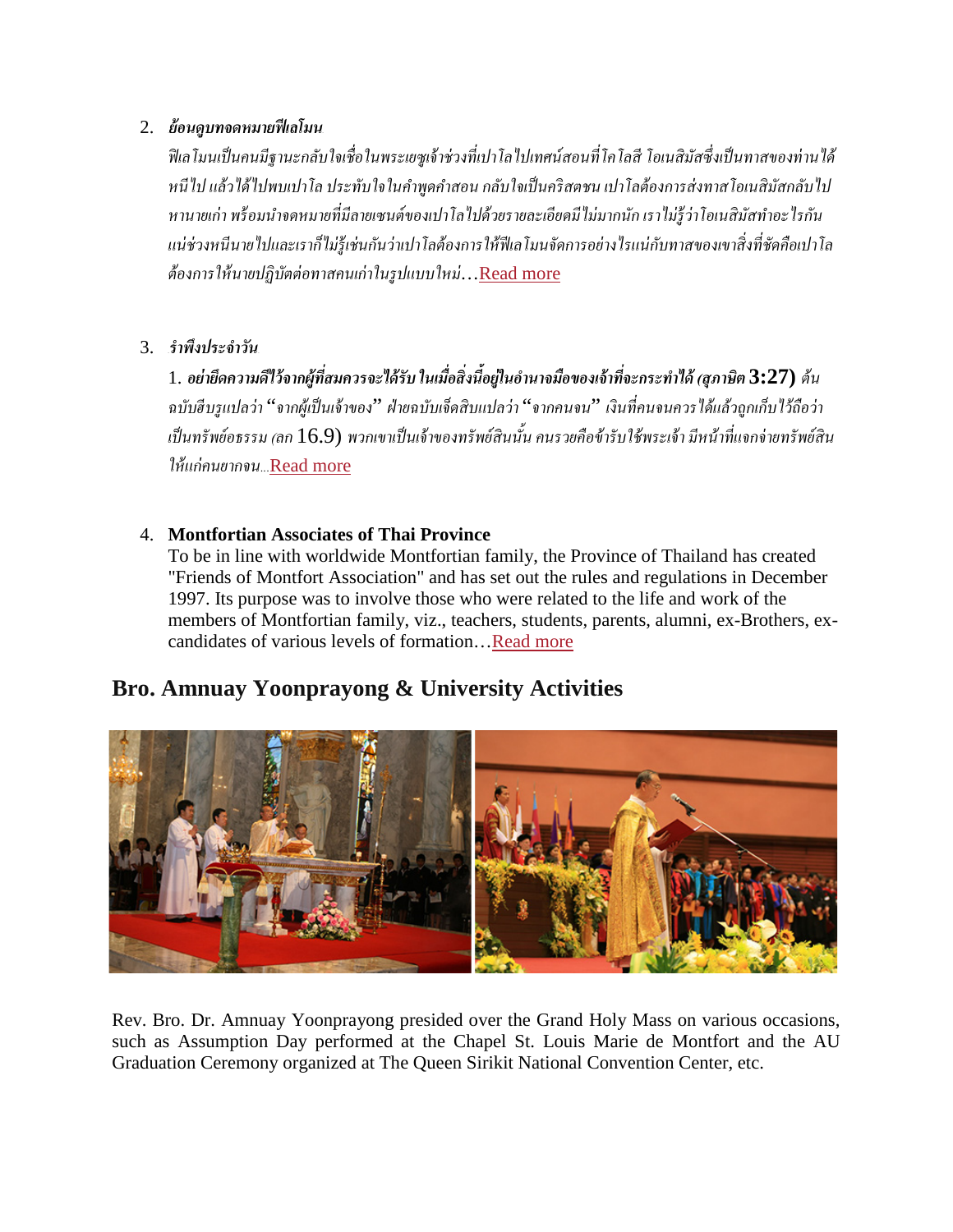**John Paul II Centerfor Catholic Social Thought**



Another responsibility of Rev. Bro. Dr. Amnuay Yoonprayong is the Director of the John Paul II Center for Catholic Social Thought which is the only such center in Thailand and in the region, initiated by the university and the Pontifical Council for Justice and Peace, The Vatican. One of the functions of the center is to assist in developing the moral maturity of its graduates and to prepare them for the great responsibilities they will have in business and the world at large[…Read more](http://www.jp2center.au.edu/)

#### **Saint Philip, May 3**

Saint Philip the Apostle, (born, Bethsaida of Galilee - died 1st century; Western feast day May 3, Eastern feast day November 14), one of the Twelve Apostles.

Mentioned only by name in the Apostle lists of the Synoptic Gospels, he is a frequent character in the Gospel According to John, according to which (1:43–51) he came from Bethsaida, answered Jesus' call ("Follow me"), and was instrumental in the call of St. Nathanael (probably St. Bartholomew the Apostle), whom he brought to Jesus.

At the time of his call, Philip seemingly belonged to a group influenced by St. John the Baptist. He participated in the miracle of the loaves and fishes (John 6:5–9), accounting for his symbol in medieval art of loaves.

With St. Andrew the Apostle, he brought word to Jesus that certain Greeks had asked to see him (John 12:21–22). In John 14:8–9, Philip asked Jesus to reveal the Father, receiving the answer, "Have I been with you so long, and yet you do not know me, Philip? He who has seen me has seen the Father."